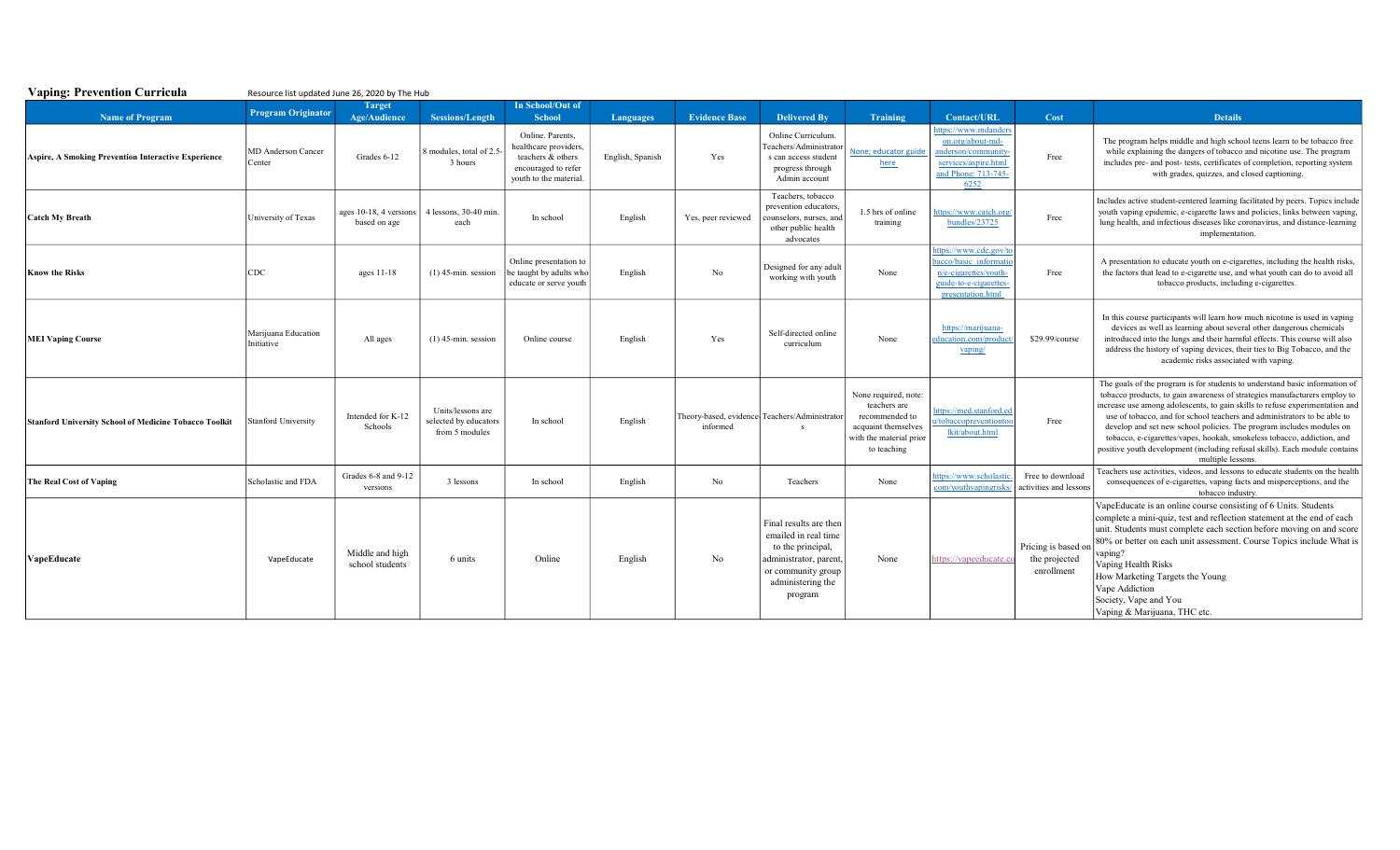| <b>Vaping: Alternative to Suspension Curricula</b>                        |                                         | Resource list updated June 26, 2020 by The Hub                                                       |                                                                                                                                                                              |                                                                                                                                                    |                                                                            |                      |                                                 |                                                                                                                                                                                                                                                                                       |                                                                                                                   |                                                                                |                                                                                                                                                                                                                                                                                                                                                                                                                                                                                    |
|---------------------------------------------------------------------------|-----------------------------------------|------------------------------------------------------------------------------------------------------|------------------------------------------------------------------------------------------------------------------------------------------------------------------------------|----------------------------------------------------------------------------------------------------------------------------------------------------|----------------------------------------------------------------------------|----------------------|-------------------------------------------------|---------------------------------------------------------------------------------------------------------------------------------------------------------------------------------------------------------------------------------------------------------------------------------------|-------------------------------------------------------------------------------------------------------------------|--------------------------------------------------------------------------------|------------------------------------------------------------------------------------------------------------------------------------------------------------------------------------------------------------------------------------------------------------------------------------------------------------------------------------------------------------------------------------------------------------------------------------------------------------------------------------|
| <b>Name of Program</b>                                                    | <b>Program Originator</b>               | <b>Target Age/Audience</b>                                                                           | Sessions/Length                                                                                                                                                              | <b>In School/Out of School</b>                                                                                                                     | <b>Languages</b>                                                           | <b>Evidence Base</b> | <b>Delivered By</b>                             | Training                                                                                                                                                                                                                                                                              | <b>Contact/URL</b>                                                                                                | Cost                                                                           | <b>Includes</b>                                                                                                                                                                                                                                                                                                                                                                                                                                                                    |
| <b>INDEPTH: An Alternative to Teen</b><br>Nicotine Suspension or Citation | American Lung<br>Association            | For students                                                                                         | $(4)$ 50 min sessions.<br>intended for a 4 week<br>duration but customizable                                                                                                 | In person activities,<br>discussions, and lessons.<br>can be taught one-on-one<br>or in a group setting,<br>recommended 8-10<br>students per group | English                                                                    | No                   | Any trained adult                               | Free online training for<br>adults                                                                                                                                                                                                                                                    | https://www.lung.org/stop-<br>smoking/helping-teens-<br>quit/indepth.html                                         | Free                                                                           | An interactive program with activities, talking points for<br>teachers, and guided discussions. The program teaches<br>students about nicotine dependance, establishing healthy<br>alternatives, and how to kick the unhealthy addiction that<br>got them in trouble in the first place.                                                                                                                                                                                           |
| <b>Prime for Life</b>                                                     | <b>Prevention Research</b><br>Institute | People who may be<br>making risky choices,<br>e.g., youth                                            | The 20-hour course is<br>spread over 7 sessions<br>that can usually be<br>completed in 2 to 3 three<br>weeks                                                                 | Trained<br>facilitators/counselors<br>can teach program<br>anywhere                                                                                | English                                                                    | Yes                  | Trained facilitator                             | Those looking to be<br>certified must attend a<br>Prime for Life training<br>event, locations for these<br>events are found on the<br>website.For instructors<br>who are not in a system<br>that has reached this<br>agreement with PRI, the<br>cost for the training is<br>\$895.00. | ttps://www.primeforlife.org/pi<br>ograms/prime for life preven                                                    | Dependent on<br>facilitator                                                    | It is designed to change drinking and drug use<br>behaviors by changing beliefs, attitudes, risk<br>perceptions, motivations, and the knowledge of how<br>to reduce their risk of alcohol- and drug-related<br>problems throughout their lives. Because Prime For<br>Life® includes both prevention and intervention<br>content, it is also designed in a way that serves<br>universal, selective, and indicated audiences with<br>program delivery options for each.              |
| <b>Second Chance</b>                                                      | <b>RMC</b> Health                       | For youth who have<br>violated a tobacco policy at<br>school or tobacco law in<br>the community      | (1) session that can be split<br>depending on the<br>individual, range may be 2-<br>$2.5$ hrs                                                                                | Online and self directed.<br>can be completed in or out<br>of school                                                                               | English                                                                    | Yes                  | Self-directed, online<br>interactive curriculum | N/A                                                                                                                                                                                                                                                                                   | https://www.rmc.org/what-we-<br>do/substance-abuse-prevention-<br>education/tobacco-education-and-<br>curriculum/ | Free                                                                           | An interactive program with 3 main sections Community,<br>School, and Home. There is a brief quiz at end of section,<br>a pre and post survey, and students create accounts<br>accesible to adminstrators. The program is designed to<br>increase student awareness about the skills and strategies<br>to resist risky behaviors that impact their health. In<br>addition to traditional tobacco products, the program<br>addresses e-cigarettes and vaping, as well as marijuana. |
| <b>SMART Recovery</b>                                                     | SMARTRecovery.org                       | For anyone who wants to<br>learn self-management<br>skills to make positive<br>changes in their life | SMART program is<br>usually ongoing and<br>oluntary, not targeting a<br>specific substance, but<br>can be delivered as<br>focused series of 6-8<br>sessions, 1.5 hours each. | Groups can be offered<br>anywhere.                                                                                                                 | Trained English &<br>Spanish speaking<br>facilitators are in our<br>region | Yes                  | Trained facilitator                             | The Hub has a list of<br>facilitators in our region<br>To get trained $(\sim 30$<br>hours online), visit<br>https://smartrecoverytrai<br>ning.org/moodle/                                                                                                                             | ittps://www.smartrecovery.or                                                                                      | Facilitator<br>training ranges<br>from \$35-\$90<br>depending on<br>target pop | SMART Recovery is a support group model led by<br>trained facilitators. It teaches self-management skills<br>based on rational-emotional behavior therapy and<br>motivational interviewing while providing peer<br>support in a nonclinical environment. It can help<br>with addiction, mental health and other struggles.<br>Schools can hire a facilitator to run a time-limited<br>group (6-8 sessions) just focused on vaping.                                                 |